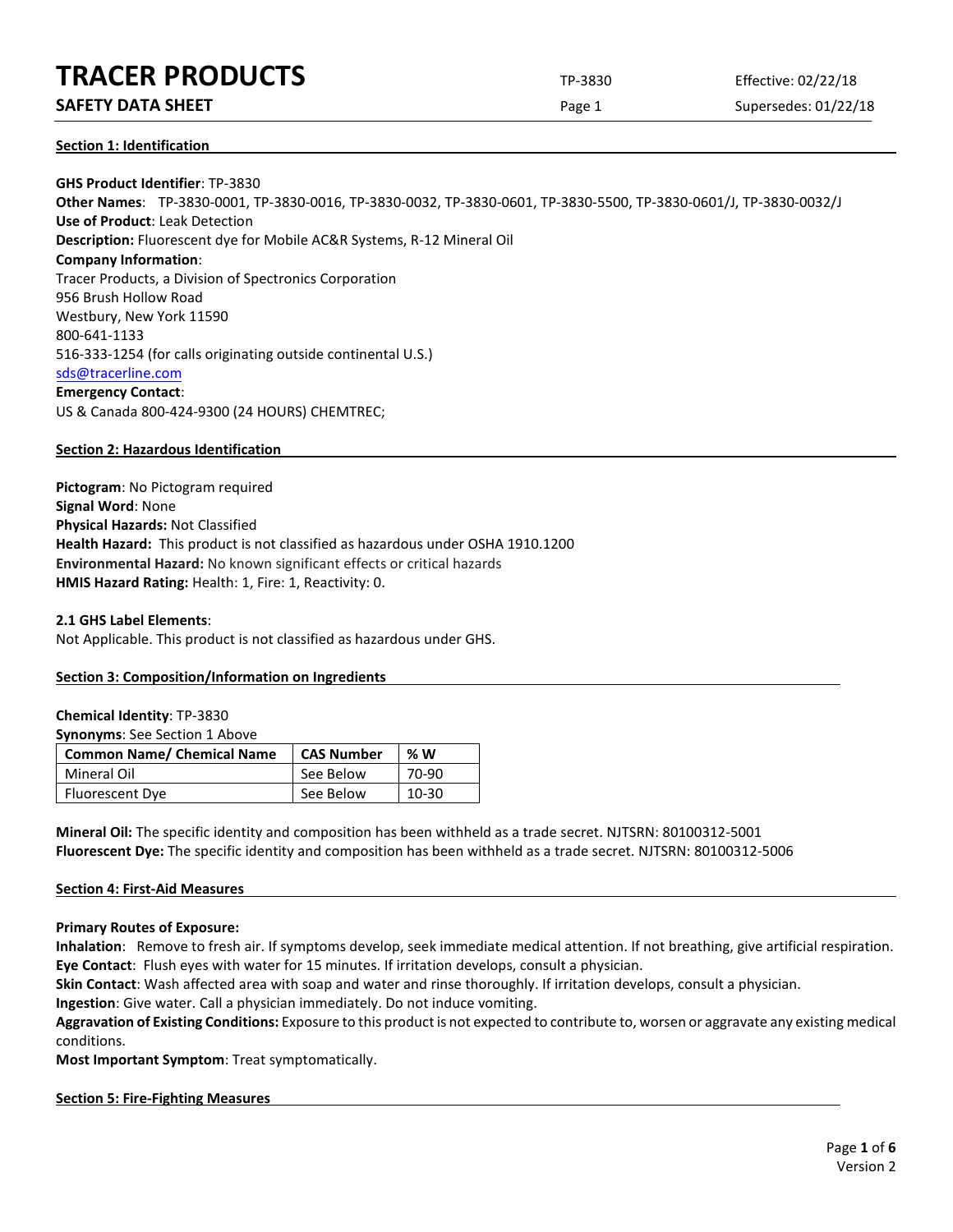**SAFETY DATA SHEET** SUPERFOUR CONSUMING THE Page 2 Supersedes: 01/22/18

## **Flash Point:** 285°F (141°C)

**Test Method:** Pensky Marten Closed Cup

**Explosive Limit:** LEL (%): No data available; UEL (%): No data available

**Autoignition Temperature:** No data available

**Unusual Fire and Hazardous Combustion and Decomposition Products:** Smoke, soot, and toxic/irritating fumes (i.e., carbon dioxide, carbon monoxide, etc.). Oxides of nitrogen.

**Fire and Explosion Hazards:** May liberate irritating or toxic vapors during combustion or decomposition.

**Extinguishing Media:** Based on the NFPA guide, use dry chemical, carbon dioxide, water mist, water jet sprays, halogen, or alcohol foam suitable for Class B fires. Use water to cool containers exposed to fire. For large fires, use water spray, fog or alcohol foam, thoroughly drenching the burning material.

**Unsuitable Extinguishing Media:** High volume water with full jet. Oxidizers and reducers.

**Fire-Fighting Procedures/Equipment:** Fire fighters and others who may be exposed to the products of combustion should be equipped with NIOSH-approved, positive-pressure, self-contained breathing apparatus (SCBA) and full protective clothing. Water can be used to cool and protect containers and surroundings.

## **Section 6: Accidental Release Measures**

# **Non-Emergency Personnel**:

General Advice: Avoid inhalation and contact with skin, eyes, or clothing. Wash hands and face before eating, drinking, or using tobacco products.

Personal Protective Equipment Needed: Wear impervious gloves, shoes, and protective clothing

# **Emergency Personnel**:

Suitable Protective Gear: Wear impervious gloves, shoes and protective clothing.

Unsuitable Protective Gear: Not Applicable

**Environmental Precautions**: Prevent any contamination of local soils and water supply. Prevent ground water infiltration or any ground penetration. Avoid the spreading or entering into watercourses by using sand, soil, or other types of barriers. If contamination into water course or sewage system, alert appropriate authorities.

# **Containment/Clean-up Methods**:

Containment & Recovery of Product: Contain with absorbent material, such as clay, soil, universal binding medium, or any commercially available absorbent. Shovel reclaimed dye and absorbent into a recovery or salvage drums for disposal. For larger spills, transfer to a salvage tank for recovery or safe disposal. Any residues should be treated like a small spill. This is not a RCRA hazardous waste per Title 40 CFR 261. Stop material from contaminating soil, or from entering sewers or bodies of water. For larger spills, transfer to a salvage tank for safe recovery/disposal. Residues are treated as small spills.

Disposal**:** Either incinerate or land fill in accordance with applicable local, state and federal regulations.

# **Section 7: Handling and Storage**

**Handling Precautions:** Use product only in well ventilated areas. Avoid breathing in mists or vapors from a heated product. Avoid formation of mists. Avoid heating product near flash point. Avoid prolonged or repeated contact with skin. Handle in ambient temperature.

**Storage Conditions:** Store in a cool, dry, well-ventilated area away from heat, ignition sources, and direct sunlight. Always keep containers tightly closed. Store away from oxidizing and reducing agents.

**Personal Hygiene:** Wash hands before breaks and at the end of the work day. Do not carry cleaning clothes used to absorb product in clothing. General hygiene measures for chemicals apply.

**Empty Container Precautions:** Do not reuse empty container for any purpose.

**Special Warnings:** Hot organic chemical vapors or mists can suddenly and without warning combust when mixed with air.

# **Section 8: Exposure Controls/Personal Protection**

**Occupational Exposure Limits**: No exposure limits have been established for this product. **Biological Exposure Limits**: No data available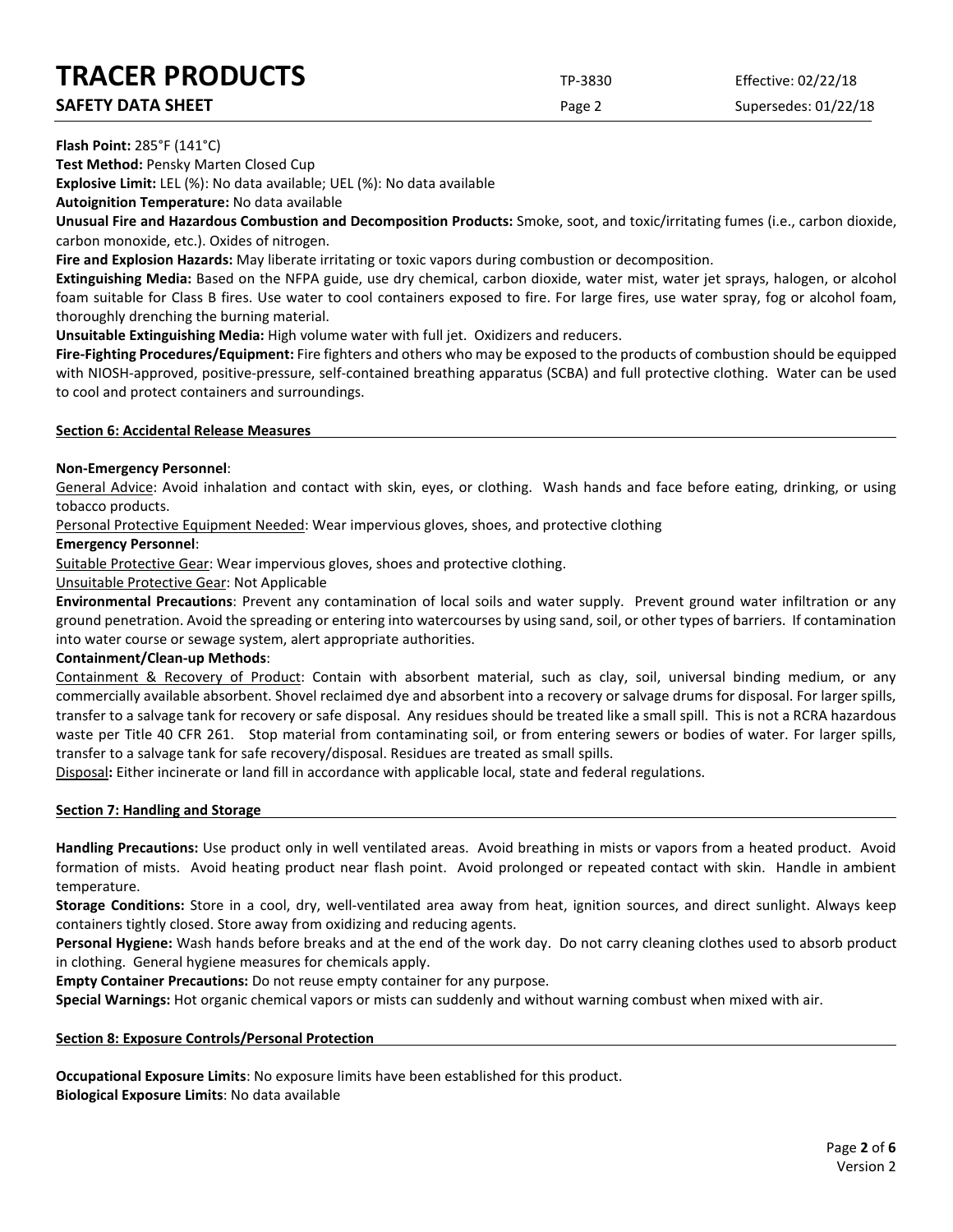| <b>TRACER PRODUCTS</b>   | TP-3830 | Effective: 02/22/18  |
|--------------------------|---------|----------------------|
| <b>SAFETY DATA SHEET</b> | Page 3  | Supersedes: 01/22/18 |

**Engineering Controls/Ventilation**: Maintain airborne concentrations below the established exposure limits by providing adequate ventilation. General (dilution) ventilation should be acceptable. Additional local exhaust ventilation is recommended where dusts, mists or vapors may be released.

**Airborne Oil Mist Exposure Limits:** Mineral Oil

ACGIH: TLV 5 mg/m<sup>3</sup>, 8 hr. ACGIH STEL:  $10 \text{ mg/m}^3$ OSHA-PEL: 5 mg/m<sup>3</sup>, 8 hr.

#### **Personal Protective Equipment**:

Respiratory Protection: Avoid breathing vapor and/or mist. If occupational exposure limits are exceeded wear NIOSH/OSHA approved equipment. Use a respiratory protection fitted with a combination filter A-P3 for short term use. High airborne concentrations may necessitate the use of self-contained breathing apparatus (SCBA) or a supplied air respirator. Respiratory protection programs must be in compliance with 29 CFR 1910.134.

Skin Protection: Wear protective clothing and appropriate impervious gloves.

Eye Protection: Wear safety goggles with peripheral coverage approved to EU Standard EN 166, AS/NZS 1337. An eye wash facility should be readily available.

Hand Protection: When in contact with material, be sure to use proper gloves approved to standards (Europe: EN 374, U.S.: F739, & AS/NZS: 2161). Gloves made from neoprene, nitrile or butyl rubber may provide suitable chemical protection.

Hygiene Measures: Wash thoroughly after handling, especially before eating, drinking, smoking, or using restroom facilities.

#### **Section 9: Physical and Chemical Properties**

**Physical State**: Liquid **Appearance**: Dark Brown **Odor**: Light Blend Petroleum **Odor Threshold**: No data available **pH**: no data available **Melting Point**: No data available **Freezing Point**: No data available **Initial Boiling Point**: >100°C **Boiling Range**: no data available **Flash Point (PMCC)**: 285°F (141°C) **Evaporation Rate (Butyl Acetate= 1)** : <0.01 **Solid Flammability**: no data available **Gas Flammability**: No data available **Upper Explosive Limit**: No data available **Lower Explosive Limit**: No data available **Vapor Pressure 68**° **F (20**° **C)** : <0.01mmHg **Vapor Density (Air= 1)** : >5 **Relative Density**: 0.87944 **Solubility in Water**: Insoluble **Partition Coefficient: n-octanol/water**: No data available **Auto-ignition Temperature**: No data available **Decomposition Temperature**: No data available **Viscosity at 40°C: 56.98 Viscosity at 100°C: 9.42 Percent Volatile by Volume (%)**: no data available **Volatile Organic Content (VOC) Component**: None

**Note:** The physical data presented above are typical values and should not be construed as a specification.

#### **Section 10: Stability and Reactivity**

**Reactivity**: This product is non-reactive under ambient conditions Stability: Stable under normal conditions of use. Can decompose slowly with localized heating over 300°C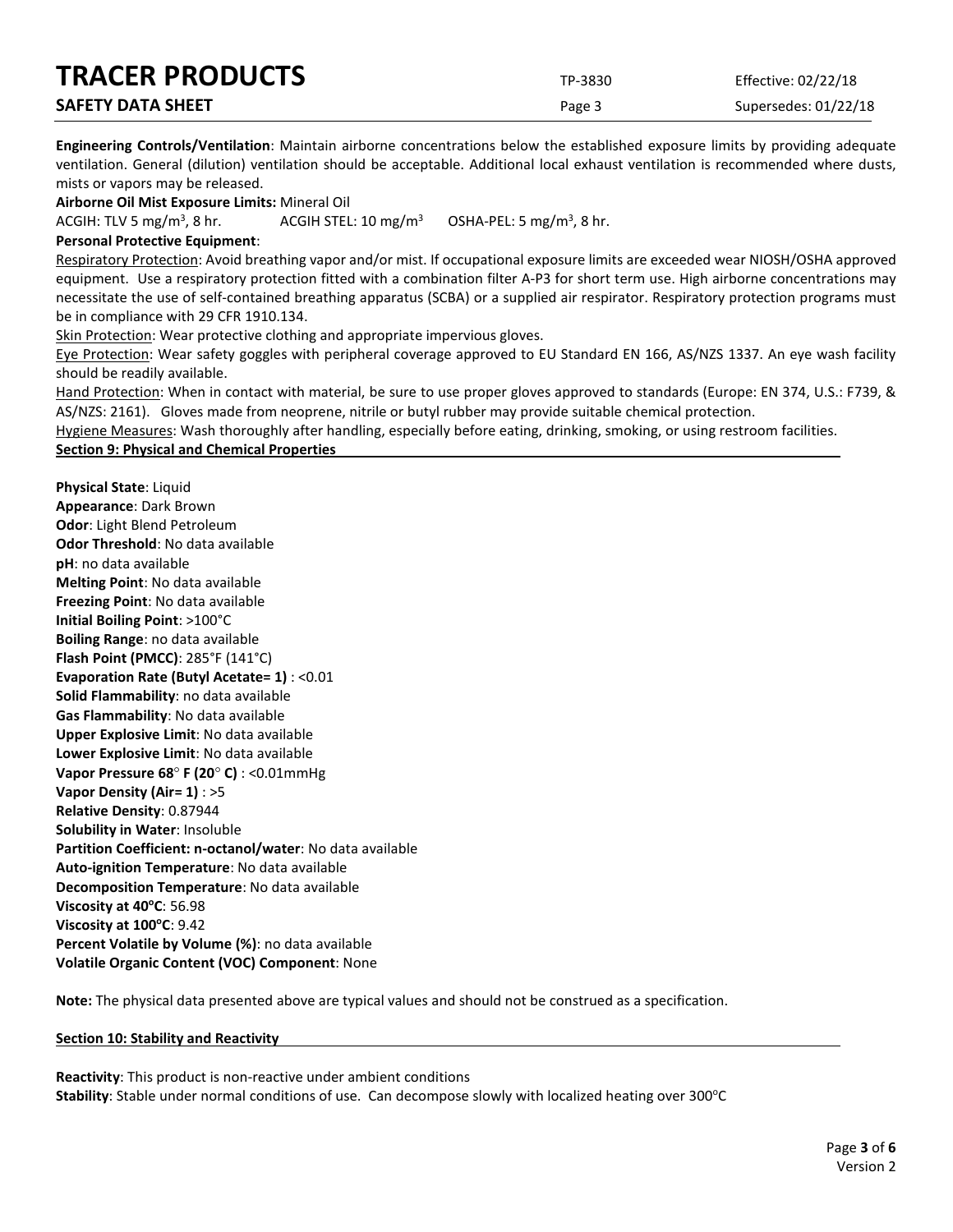| <b>TRACER PRODUCTS</b>   | TP-3830 | Effective: 02/22/18  |
|--------------------------|---------|----------------------|
| <b>SAFETY DATA SHEET</b> | Page 4  | Supersedes: 01/22/18 |

**Conditions to Avoid**: High temperatures & a source of ignition. Toxic fumes may be released if product is heated above decomposition point.

**Incompatible Materials**: Strong Acids, Strong oxidizing agents, and Reducing agents Hazardous Decomposition Products: In the event of combustion, CO and CO<sub>2</sub> will be formed. **Hazardous Polymerization**: Will not occur

## **Section 11: Toxicological Information**

|                             |        | <b>Mineral Oil*</b> | <b>Fluorescent Dye*</b> |
|-----------------------------|--------|---------------------|-------------------------|
| Oral LD <sub>50</sub>       | Rat    | >5000 mg/kg         | >5000 mg/kg             |
| Dermal LD <sub>50</sub>     | Rabbit | $>2000$ mg/kg       | $>2000$ mg/kg           |
| Inhalation LC <sub>50</sub> | Rat    | $2.18 \text{ mg/l}$ | $2.18 \text{ mg/l}$     |
| Eye Irritation              | Rabbit | Not Irritating      | Irritant                |
| Skin Irritation             | Rabbit | Mild irritation     | Mild Irritant           |

## **\*Results are based on tests of similar products**.

#### **Carcinogenicity**:

| <b>Carcinogenicity</b> | ACGIH | <b>IARC</b> | <b>NTP</b> | <b>OSHA</b> |
|------------------------|-------|-------------|------------|-------------|
| Mineral Oil            | N٥    | N٥          | N٥         | N٥          |
| <b>Fluorescent Dye</b> | No    | No          | N٥         | N٥          |

Summary Comments: According to ACGIH, IARC, NTP, and OSHA, neither the mineral oil nor the fluorescent dye are considered to be a hazardous carcinogen to humans.

**Reproductive Toxicity**: No

**STOT-single exposure**: May cause respiratory irritation

#### **STOT-repeated exposure**:

|                    |     | Fluorescent Dye   | Mineral Oil       |
|--------------------|-----|-------------------|-------------------|
| Oral mg/kg         | Rat | No data available | No data available |
| Dermal mg/kg       | Rat | No data available | >1.000            |
| Inhalation mg/l/4h | Rat | No data available | >980              |

#### **Aspiration Hazard**: No

**Likely Routes of Exposure**: Eyes, skin and respiratory tract

#### **Symptoms**:

Eye Contact: Causes eye irritation

Skin Contact: Irritation can occur following prolonged or repeated contact. Inhalation: Processing vapors can cause irritation to the respiratory tract. Ingestion: May cause gastrointestinal irritation

#### **Section 12: Ecological Information**

#### **Toxicity**:

|                                        | <b>Fluorescent Dye</b> | <b>Mineral Oil</b> |
|----------------------------------------|------------------------|--------------------|
| Fish LL <sub>50</sub> 96hr mg/l        | No data available      | $>100$ mg/l        |
| Crustacean LL <sub>50</sub> 96hr. mg/l | No data available      | $> 10,000$ mg/L    |
| Algae <b>NOEL</b> 72hr. mg/l           | No data available      | $>100$ mg/l        |

**NOEL:** No observed adverse effect level **Persistence & Degradability**: biodegradable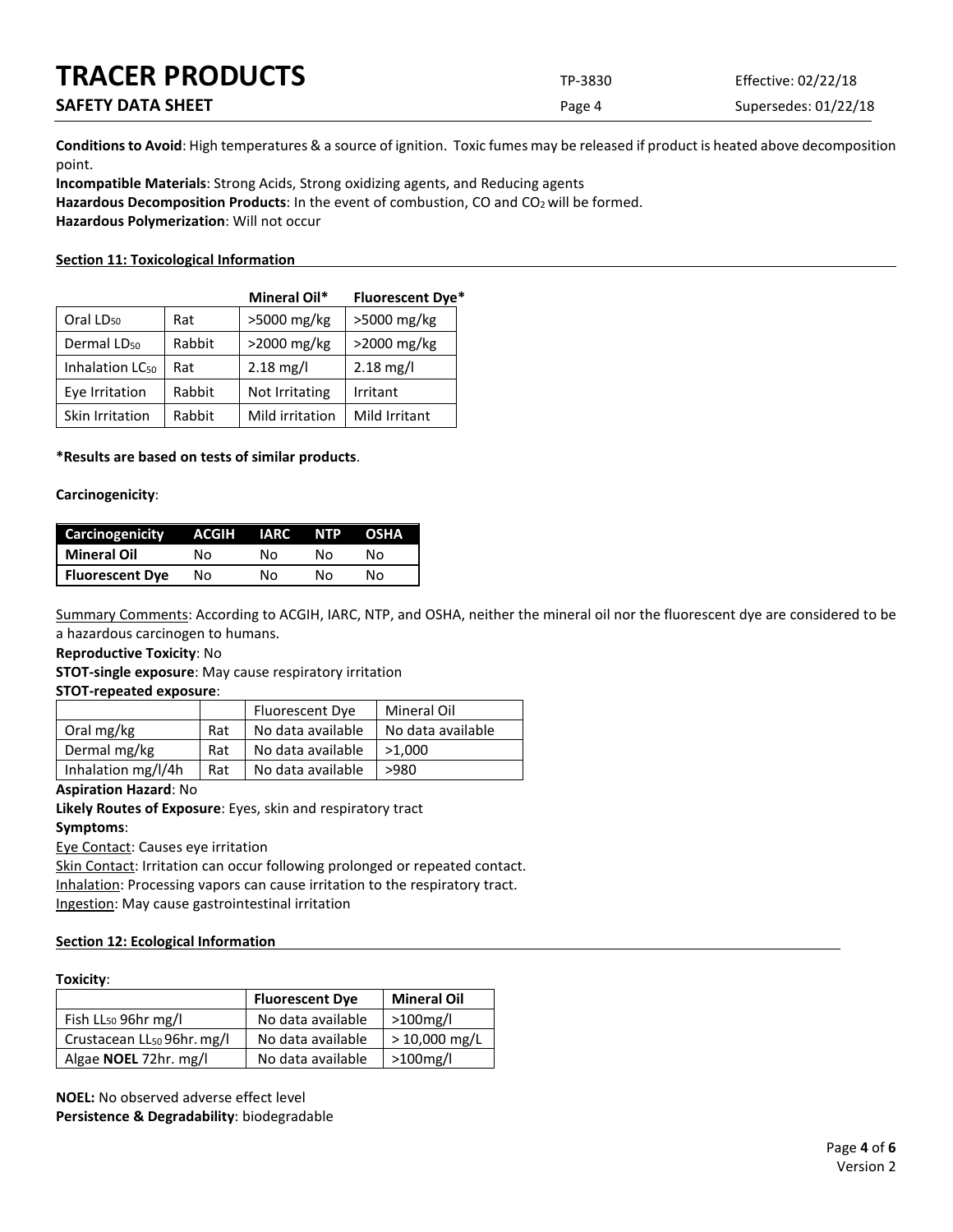# **SAFETY DATA SHEET** SUPERFOUR SAFET ASSESSED A REPORT OF SUPERFOURING SUPERFOURING SUPERFOURING SUPERFOURING SUPERFOURING SUPERFOURING SUPERFOURING SUPERFOURING SUPERFOURING SUPERFOURING SUPERFOURING SUPERFOURING SUPERFOUR

**Bioaccumulation Potential**: None **Mobility in Soil**: Readily absorbed into soil **Behavior in Sewage Plants:** No data available **PBT vPvB:** The substance is not PBT / vPvB

## **Section 13: Disposal Considerations**

**General Statements:** Federal regulations may apply to empty container. State and/or local regulations may be different.

**Disposal:** Recover or recycle if possible, otherwise, dispose of in accordance with all local, state, and federal regulations. Sewage disposal is discouraged

**Special Instructions:** Be sure to contact the appropriate government environmental agencies if further guidance is required. Do not remove labels from container until container is cleaned properly. Containers can be reused or disposed of by landfill or incineration if appropriate to local law. Water with cleaning agents is required

**Hazardous Waste Number:** Not a RCRA hazardous waste

## **Section 14: Transport Information**

**General Comments**: This product is not classed as hazardous or regulated for transport under 49 CFR, IATA/ICAO, or IMDG **49 CFR: DOT Shipping Name:** Not Regulated **DOT Label:** Not Applicable **DOT Identification No.:** Not Applicable; Nonregulated shipments by air under 49 CFR, IATA/ICAO AND IMO **Transport by Road/Rail (ADR/RID): UN Proper Shipping Name:** Not Applicable **Transport Hazard Class:** Not Applicable **Packing Group:** Not Applicable **Classification Code:** Not Applicable **LQ (ADR 2013):** Not Applicable **LQ (ADR 2009):** Not Applicable **Environmental Hazard:** Not Applicable **Tunnel Restriction Code:** Not Applicable **Transport by Sea (IMDG): UN Proper Shipping Name:** Not Applicable **Transport Hazard Class:** Not Applicable **Packing Group:** Not Applicable **Marine Pollutant:** Not Applicable **Environmental Hazard:** Not Applicable **Transport by Air (IATA):** Not Applicable **UN Shipping Name**: Not Applicable **Transport Hazard Class**: Not Applicable **Packing Group Number**: Not Applicable **Environmental Hazards**: Not Applicable **Special Precautions for User:** Unless otherwise specified, general measures for safe transport must be followed **Transport in Bulk:** Non-dangerous material according to transport regulations

#### **Section 15: Regulatory Information**

# **Inventory Status:**

Mineral Oil: is listed or excluded from listing on TSCA, DSL, & AICS inventories Fluorescent Dye: is listed or are excluded from listing on TSCA, DSL, AICS, IECSC, & ENCS inventories **SARA Title III Information**: This product contains no chemicals subject to the reporting requirements of Section 313 of the emergency planning and community right to know act.